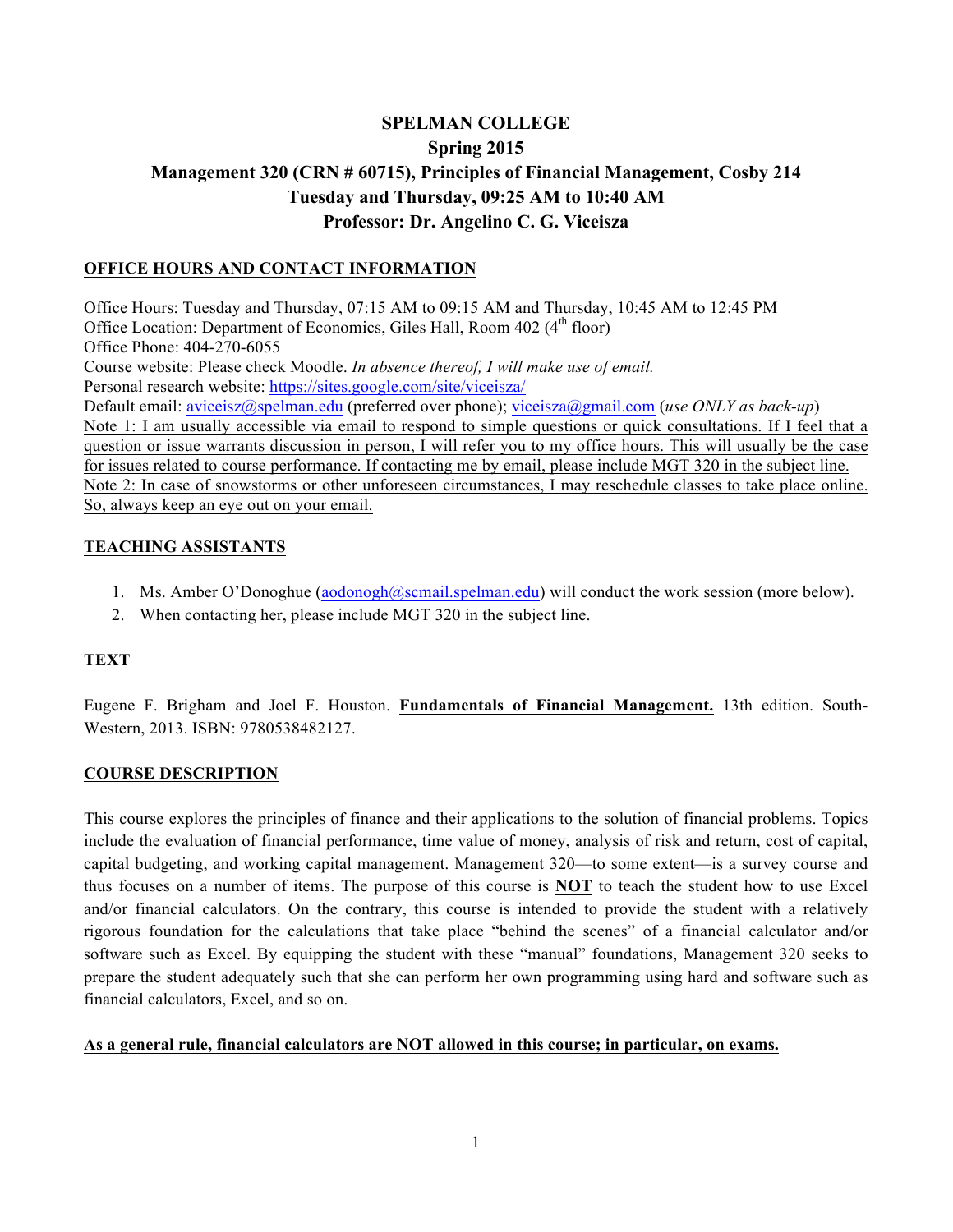#### **COURSE PREREQUISITES**

MGT 261 Principles of Accounting with a minimum grade of 'C' or approval from the Economics Department Chair is required to take this course. The student is required to withdraw from this course if she has not completed this prerequisite or has not received approval from the Department Chair. Failure to withdraw from this course without having met the prerequisite may result in the student being administratively withdrawn from or denied access to the course.

### **BEHAVIORAL OBJECTIVES**

Upon completion of this course, the student should be able to:

- 1. Summarize the role of financial managers within the firm
	- a. Identify the goal of financial managers
	- b. Identify the characteristics that affect stock price
	- c. Summarize the conflicts between managers, stockholders and bondholders
- 2. Explain the characteristics of financial markets
	- a. Name three global stock market indices
	- b. Contrast a stock market index and stock exchange
	- c. Calculate a currency exchange rate
- 3. Assess a firm's balance sheet and income statement to determine performance
	- a. Calculate the equations used to determine firm performance
	- b. Calculate the ratios used to determine firm performance
	- c. Compare company financial ratios with industry financial ratios
- 4. Decide the appropriate time value of money (TVM) equation to solve a problem
	- a. Define an annuity and annuity due
	- b. Show the equation for the Present Value of an annuity
	- c. Define the components of the TVM equation and apply them
- 5. Calculate the price of a bond
	- a. Show the equation for the price of a bond
	- b. Define the components of the bond price equation
	- c. Define the relationship between the bond price and the bond yield
- 6. Assess the risk and determine the required return for a stock and bond
	- a. Show the required rate of return equation for a bond
	- b. Identify the relationship between risk and return
	- c. Calculate the risk of a two security stock portfolio
- 7. Decide which projects should be invested in by a firm
	- a. Contrast mutually exclusive and independent projects
	- b. Show the calculation for the Net Present Value of a project
	- c. Show the calculations for the Internal Rate of Return of a project

### **JUSTIFICATION FOR FOUR CREDITS**

This is a four credit, three contact-hour course. To justify the additional credit, the student will be required to:

1. Attend a weekly work session (see below).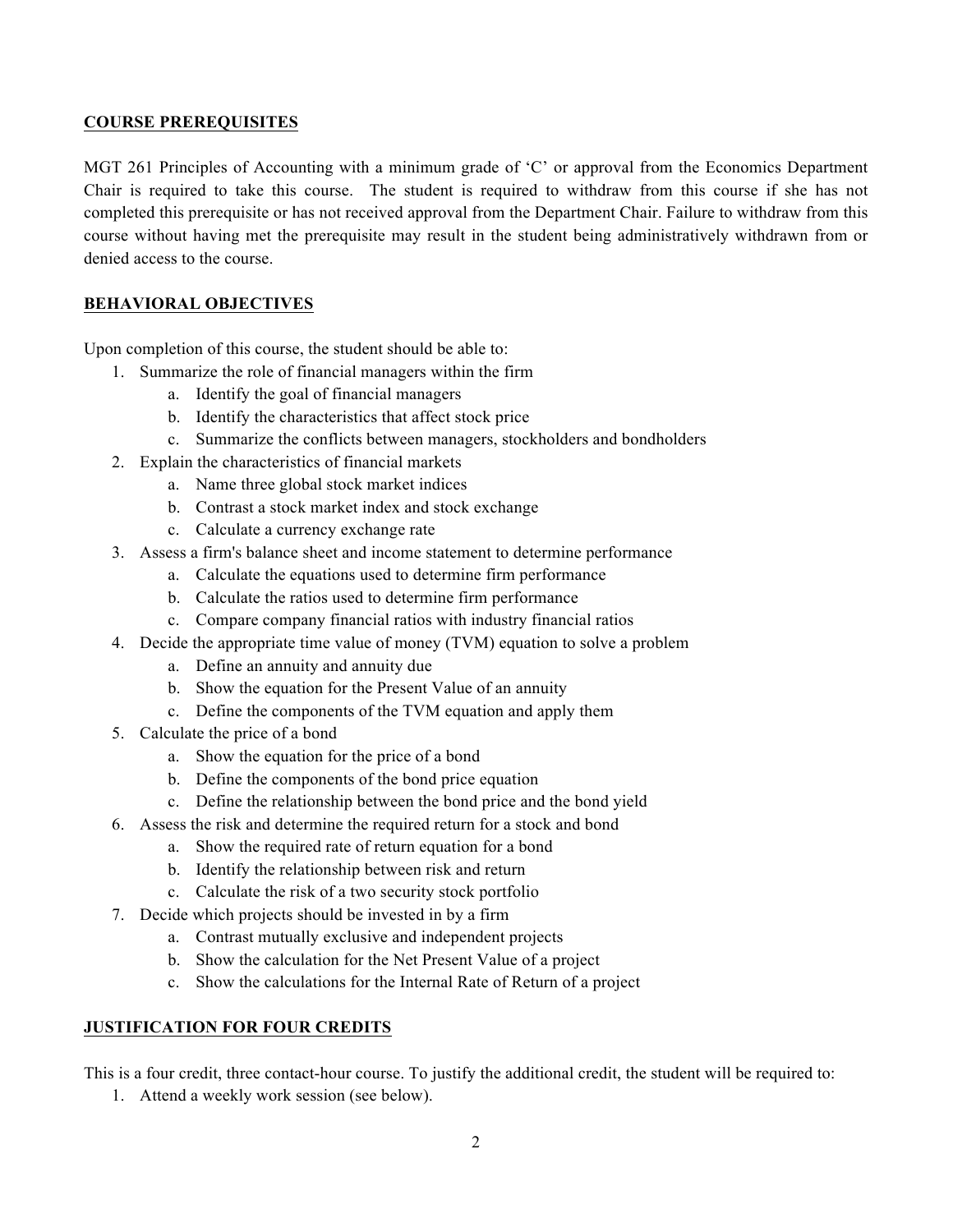- 2. Complete take-home quizzes and assignments for the work session.
- 3. Read assigned book chapters (see course outline).

#### **COURSE GRADING**

| The course grade will be determined by: |                                                      |
|-----------------------------------------|------------------------------------------------------|
| Two $(2)$ exams                         | 35% (17.5% each)                                     |
| One (1) comprehensive final exam        | 30%                                                  |
| Quizzes                                 | $20\%$ (eight out of ten: 2.5% each)                 |
| Assignment                              | $5\%$                                                |
| Attendance and participation            | $10\%$ (7.5% for attendance; 2.5% for participation) |

The following grading scale will be employed:

| Percentage Earned | Grade Earned | Percentage Earned                                                                                        | Grade Earned  |  |
|-------------------|--------------|----------------------------------------------------------------------------------------------------------|---------------|--|
| $93 - 100$        |              | $75 - 78$                                                                                                | $C+$          |  |
| $90 - 92$         | $A -$        | $70 - 74$                                                                                                |               |  |
| $87 - 89$         | $B+$         | $65 - 69$                                                                                                | С-            |  |
| $83 - 86$         | В            | $62 - 64$                                                                                                | D+            |  |
| $79 - 82$         | В-           | $58 - 61$                                                                                                | D; below $57$ |  |
|                   |              | Matar (1) The choice and choich he incomind as annonlinete as the instinction incoming the sight to make |               |  |

**Note: (1) The above scale should be regarded as approximate as the instructor reserves the right to make adjustments in awarding final grades. (2) I typically grade exams on a curve.** 

#### **WORK SESSION**

The student is required to attend a work session according to a schedule that will be announced soon. The session will take place Tuesdays from 11:00 AM to 12:30 PM (as decided during the first class). The location for the session will be Cosby 440. The tentative material that is to be discussed in each work session is indicated in the course outline. Additional problems will be announced in due course. Typically, the session will be divided into two parts. The first part will be based on timed problem solving (as practice for the exams) and the second part will focus on the integrated cases at the end of the chapters. The work session is mandatory and attendance will be taken (see attendance and participation policy).

The work session is an integral part of the course. Whereas the lectures tend to be more conceptual/theoretical, the work session will give the student additional practice with/exposure to hands-on problem solving (apart from the take-home quizzes). Thus, the session is complementary to the class lectures and material.

Please note that:

- 1) It is the student's responsibility to come prepared.
- 2) It is NOT the task of the teaching assistant to solve problems while the class takes notes. *Just like a sport, you will only truly learn the necessary skills if you actively participate. Sitting by the sidelines is NOT a sufficient activity!*
- 3) The teaching assistant will periodically call students to the board to aid in solving problems.
- 4) It is imperative that the student abide by these guidelines in order for the session to flow efficiently.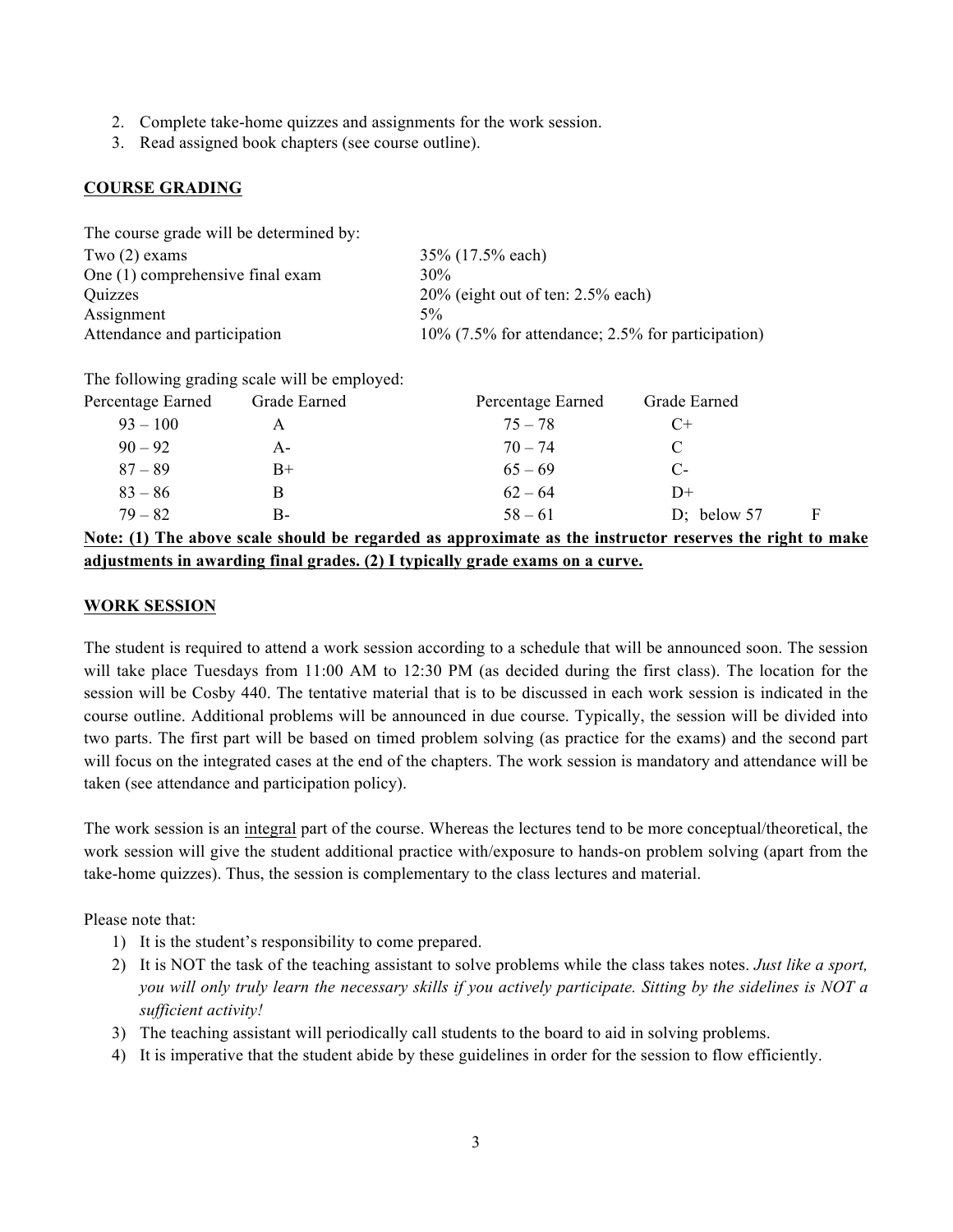### **QUIZZES**

Quizzes are due by 11:59 PM of the day after they have been assigned. The dates listed in the course outline are **due dates**, which implies that the quizzes will typically be made available the day before. Quizzes will be completed and submitted via Moodle and will close at midnight. This means that the student's submission should be complete by 11:59 PM. **The student should plan accordingly since late submissions will receive a zero (0).** Please avoid losing points in this unnecessary manner by starting on time.

### **MAKE-UP POLICIES AND EXTRA CREDIT**

- 1. **REGULAR EXAMS:** There are absolutely **NO** make-up exams, whether the absence is excused or not. In case an absence is excused by the Office of the Dean within a week of the missed exam date, I reserve the right to prorate the weight of the missed exam over the remaining exams.
- 2. **FINAL EXAM:** The final exam absolutely **CANNOT** be made up. If a student misses the final exam, she will receive a zero (0) for the exam. An exception **may** be made if a student seeks approval from me **PRIOR** to the exam by providing a valid documented excuse approved by the Office of the Dean. Even in this case, I still reserve the right to deny the student's request.
- 3. **QUIZZES:** There are absolutely **NO** make-up quizzes, whether the absence is excused or not. I will drop the two (2) lowest quiz grades when determining the student's overall grade. For example, if a student misses two quizzes, she will receive a zero (0) but those will be dropped.
- 4. **ASSIGNMENT:** The assignment absolutely **CANNOT** be made up, whether the absence is excused or not. If a student misses the assignment, she will receive a zero (0).
- 5. **TARDINESS:** Late submissions will **NOT** be accepted. They will receive a zero (0) even if late by one second.
- 6. **EXTRA CREDIT:** It is my experience that most students fail to submit all possible assignments. As such, it does not make economic sense to give opportunities for extra credit since students are not making use of the opportunities already afforded to them. So, I will **NOT** give extra credit, regardless of the student's circumstances.

### **THERE ARE NO EXCEPTIONS TO ANY OF THESE RULES.**

### **ACCESS TO EXAMS**

Exams in this course are not permitted to enter "the public domain". Although there is no obligation to allow the student to review exams after they have been reviewed in class and collected, if a student wishes to review her exam, I will attempt to accommodate her during office hours.

#### **ATTENDANCE AND PARTICIPATION POLICY**

Class attendance and participation are mandatory, as these are integral parts of the class. *As such, 10% of your class grade comes from these components.* Please note the following:

- 1. Attendance is taken at the beginning of each class.
- 2. For students who have the habit of arriving after the class begins (late arrival), I reserve the right to count late arrivals as absences. The student is considered late if she is not present when class begins. I typically count tardiness as an absence if the student arrives after I finished taking attendance. In case of excessive lateness (ten minutes after class begins), I reserve the right to bar a student from entering the classroom.
- 3. If a student misses zero (0, no) classes, she receives 100 for the attendance portion of her grade. If a student misses one (1) unexcused class, she receives 95 for attendance. If a student misses two (2) unexcused classes, she receives 90 for attendance. Any student with three (3) or more unexcused absences will receive a zero (0) for attendance. *This means that this student loses 7.5% of her course grade.* The work session is mandatory and typically, missing it is as if one is missing the lecture.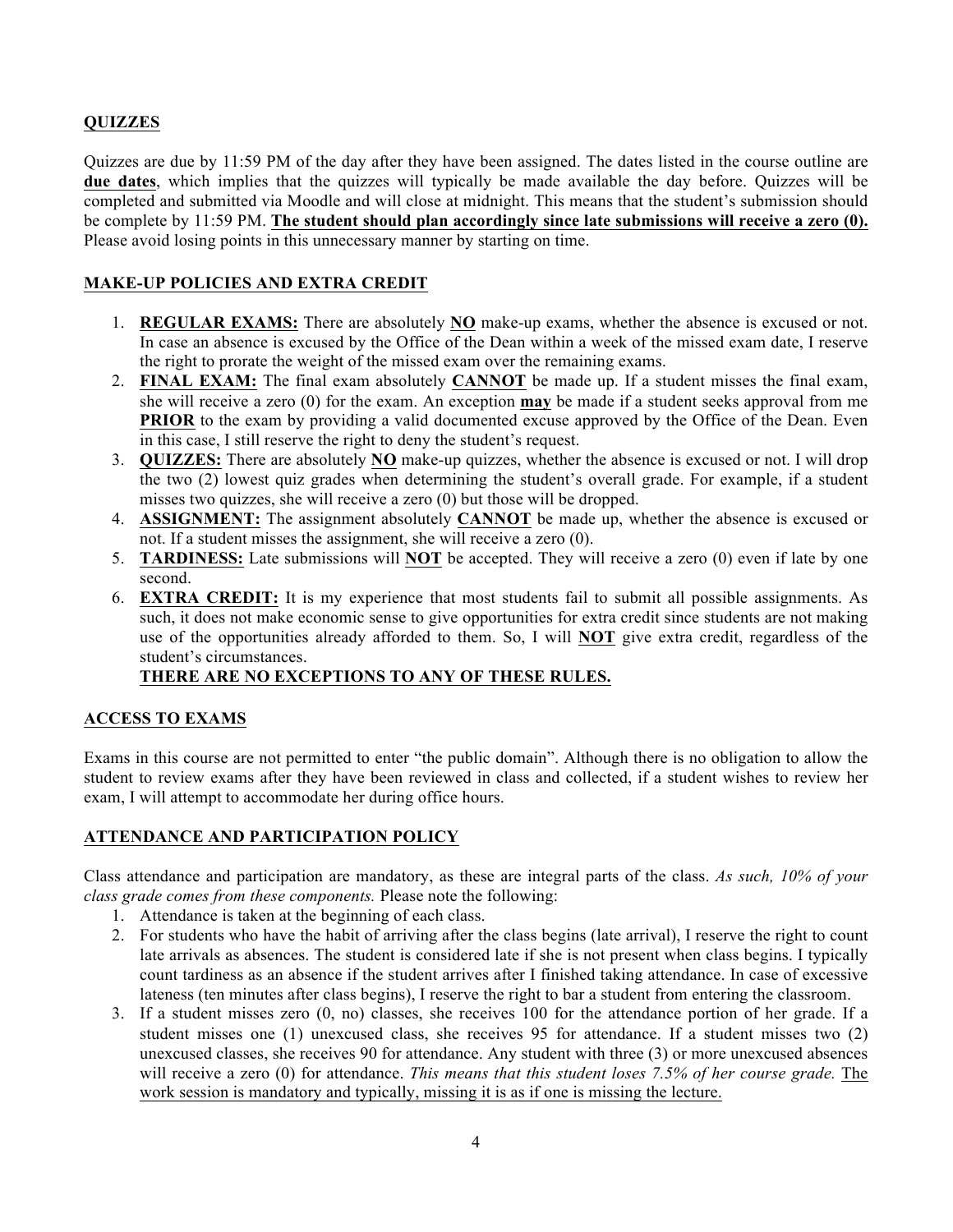- **4. Any student with five (5) or more absences (***excused or unexcused***) will be administratively withdrawn from the course. I will email the student a notification and proceed by processing such withdrawal through the Offices of the Dean of Undergraduate Studies and the Registrar.**
- 5. Class participation will be judged based on thoughtful questions and discussions **and** lack of disruptive behavior during class (see General Code of Conduct section of this syllabus). In particular, if a student uses her cell phone during class (without my permission), she will receive a zero (0) for the participation portion of her grade. *This means that this student loses 2.5% of her course grade.* **THERE ARE NO EXCEPTIONS TO ANY OF THESE RULES.**

#### **ACADEMIC INTEGRITY**

The following is Spelman College's **Academic Integrity Policy**:

"At the heart of Spelman College's mission is academic excellence, along with the development of intellectual, ethical and leadership qualities. These goals can only flourish in an institutional environment where every member of the College affirms honesty, trust, and mutual respect. All members of the academic community of Spelman College are expected to understand and follow the basic standards of honesty and integrity, upholding a commitment to high ethical standards. Students are expected to read and abide by the Spelman College Code of Conduct (see the Spelman College Student Handbook) and are expected to behave as mature and responsible members of the Spelman College academic community. Students are expected to follow ethical standards in their personal conduct and in their behavior towards other members of the community. They are expected to observe basic honesty in their work, words, ideas, and actions. Failure to do so is a violation of the Spelman College Academic Integrity Policy."

*Violators will be subject to the sanctions outlined in the Spelman College Bulletin.*

#### **GENERAL CODE OF CONDUCT (INCLUDING TECHNOLOGY AND CELL PHONE USE POLICY)**

It is understood that any student participating in this course will conduct herself in a manner that is constructive and non-disruptive to the learning environment. This is out of mutual respect for the professor as well as her fellow students.

With this in mind, use of any form of technology—including computers and cell phones—is only allowed if it is absolutely necessary for the student's learning within the course. If so, the student should see me by the end of the first day of class to discuss and potentially obtain permission to use such a technology. Even if granted, I still reserve the right to revoke this privilege if I note in a future class that such technology is being used for purposes other than learning related to the course.

**In the absence of such permission, use of technologies is strictly prohibited unless the professor explicitly requests the students to use such technologies. The student should turn off her cell phone, computer, or any other noise-making device while in class as these can generally be considered disruptive. Any such disturbances will result in automatic eviction from class. NO EXCEPTIONS!!!**

#### **DISABILITY STATEMENT**

The following is Spelman College's **Disability Statement**:

"Spelman College is committed to ensuring the full participation of all students in its programs. If you have a documented disability (or think you may have a disability) and, as a result, need a reasonable accommodation to participate in class, complete course requirements, or benefit from the College's programs or services, you should contact the Office of Disability Services (ODS) as soon as possible. To receive any academic accommodation,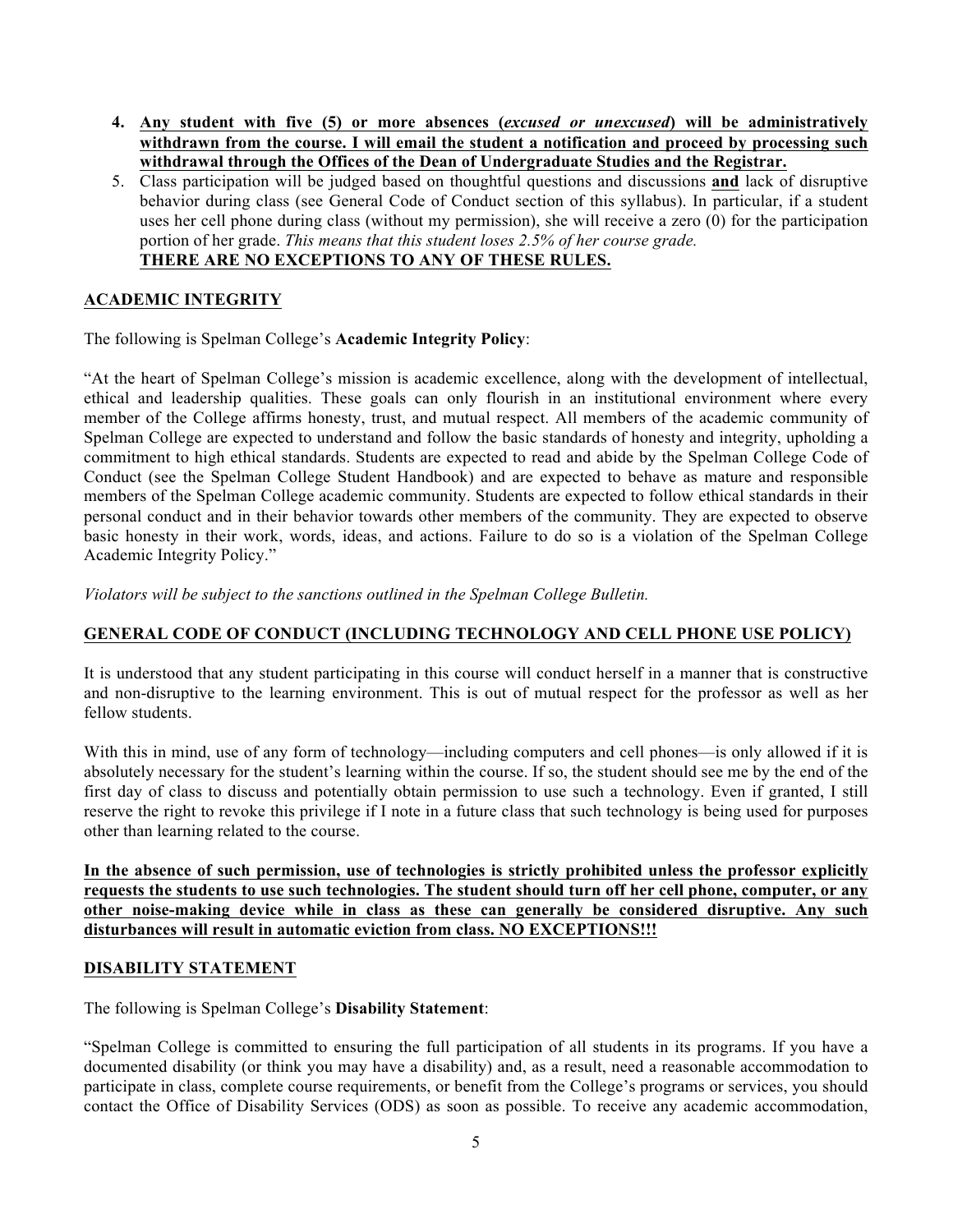you must be appropriately registered with ODS. The ODS works with students confidentially and does not disclose any disability-related information without their permission. ODS serves as a clearinghouse on disability issues and works in partnership with faculty and all other student service offices. For further information about services for students with disabilities, please contact the ODS at 404-270-5289 (voice), located in MacVicar Hall, Room 106<sup>"</sup>

#### **THE SPELMAN COLLEGE TEACHER CERTIFICATION PROGRAM**

For economics majors who are enrolled in the Spelman College Teacher Certification Program, the content of this course is consistent with the conceptual framework of the Department of Education—a framework that emphasizes the teacher as leader. As one of the departments which participate in the Teacher Certificate Program at the college, this framework has been shared and articulated by students and faculty within the Economics department. The course content is also consistent with the Georgia Quality Core Curriculum in Economics as well as the voluntary National Content Standards of the National Council of Economics Education.

#### **LEARNING RESOURCES CENTER**

The Spelman College Learning Resource Center (see http://www.spelman.edu/academics/academicsupport/learning-resources-center) is located in the Milligan Building, 2nd floor. The Center provides peer tutors for various subject areas, including economics. The schedule of times when peer tutors will be available can be acquired from the Center. This is a valuable resource for student learning and students are urged to avail themselves of the Center. Peer tutors have previously been very successful students in the course.

#### **GENERAL REMARKS**

- 1. Students are expected to plan their air travel at the end of the semester so that it does not conflict with the final exam. The same applies to other types of travel throughout the semester.
- 2. Students should select a "buddy" in the course from whom they can obtain materials in case they miss class. It is the student's responsibility to obtain such material and stay up to speed.
- 3. The syllabus provides a general plan for the course; deviations may be necessary.